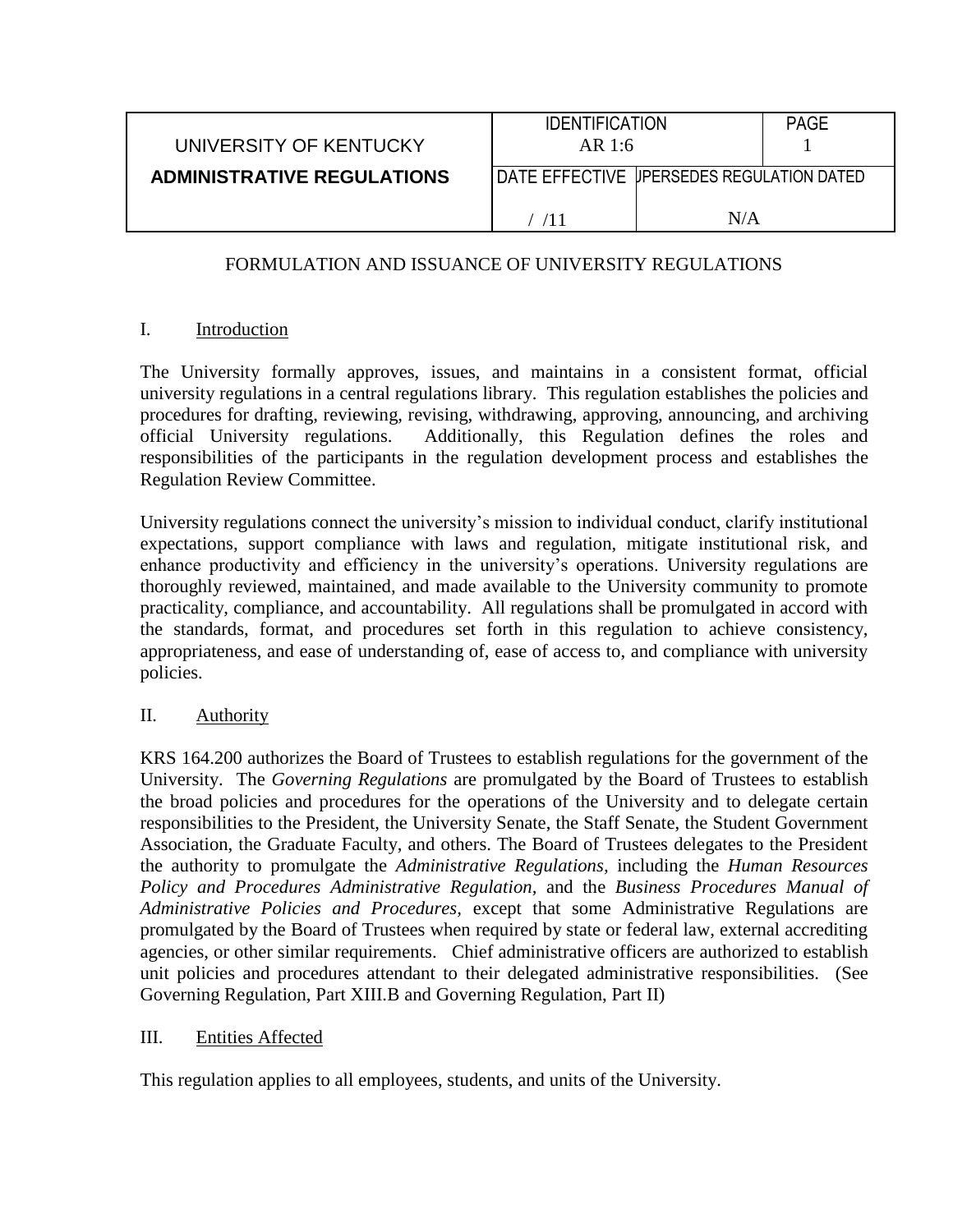### IV. Definitions

A. "University Regulations" or "Regulations" contain the official governing principles, policies and procedures of the University. University-wide regulations are distinguished from procedures and unit-level policies.

1. University-wide regulations:

2. Mandate requirements of or provisions for members of the University community or provide procedures for implementation;

3. Have broad application throughout the University;

4. Enhance the university's mission, reduce institutional risk, promote operational efficiency or ensure compliance with applicable laws, regulations, or accreditation requirements;

5. Are approved by the Board of Trustees or President, or his/her designee, in accordance with the *Governing Regulations, Part II and Part XIII*; and

6. Are administered by at least one Responsible Official and a Responsible Office.

B. "Interim Regulation" means provisional regulation issued when a University regulation is needed within a time period too short to complete the process described in Section VIII.A.

C. "Unit-Level Policies" are policies, procedures, or guidelines established by an educational or administrative unit that do not meet all characteristics of a University regulation and do not adhere to all of the provisions of the review process set forth in this regulation. Unit-level policies shall be consistent with, and not in conflict with, the *Governing Regulations*, *Administrative Regulations, Human Resources Policy and Procedures Administrative Regulation,* and *Business Procedures Manual of Administrative Policies and Procedures.* Unit-level policies may be more detailed or restrictive than University-wide regulations, but shall not be less restrictive. In the event of a conflict between a university-wide regulation and a unit-level policy, the Universitywide regulation supersedes the unit-level policy.

D. "Procedures" are detailed statements that provide for orderly implementation of established policies through specific, prescribed actions. Procedures are generally not included in a regulation, unless required by an external agency such as law, additional regulation, accreditation requirement, etc.

E. "Regulations Review Committee" (RRC) is the standing committee appointed by the President to provide oversight for the regulation process.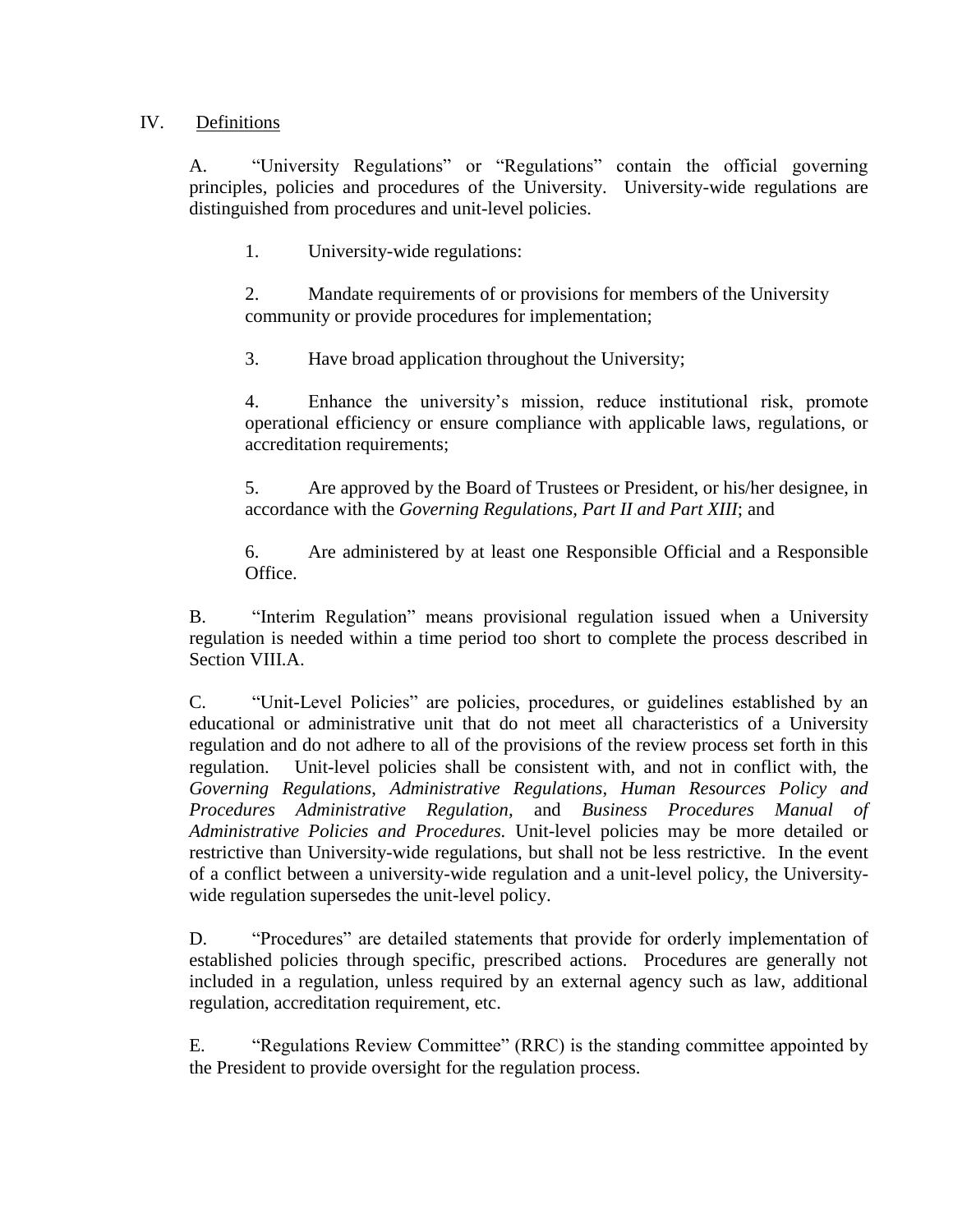F. "Responsible Official"/"Responsible Office" is the university employee and unit charged with overseeing the administration of the regulation, including but not limited to developing, implementing and enforcing the regulation. Depending on the scope of its subject matter, a regulation may have more than one responsible official or office.

G. "Stakeholder" means an individual, function, or unit whose university role or professional expertise relates to the subject of the regulation and who, therefore, is consulted for comment on its draft.

### V. University Regulation Document Template

A. The University utilizes a standard regulation document template(s) and review process to facilitate consistency, clarity, conciseness, understanding, access and compliance with university regulations. An appropriate template shall be used for all regulations. The *Governing Regulations*, *Administrative Regulations*, *Human Resources Policy and Procedure Administrative Regulations*, and *Business Policies and Procedures,*  may each have a unique template.

B. Depending on the subject matter, a regulation may include any or all of the sections described below, but at a minimum the regulation shall include the Regulation Header, Introduction, Application, and Policy sections. Additional sections not described below may also be included as appropriate for each individual regulation. The RRC will assist with determining the appropriate sections for a regulation.

1. *Regulation Information* (required) – contains basic information about the regulation, such as the regulation's title, Responsible Official(s), Responsible Office(s), latest effective date, and next regular review date.

2. *Introduction* (required) – encapsulates the regulation's purpose, namely its core provisions or requirements, and why the policy exists. The Introduction typically identifies the institutional risk, university mission or value, or any legal or regulatory requirements the policy addresses.

3. *Authority* – Describes any specific delegation or mandate to the University from a state or federal agency, governing body, or accrediting agency related to the requirements of the regulation.

4. *Entities Affected* (required) *–* describes the people, units, or other constituencies to which the regulation applies.

5. *Definitions* – includes terms that are important or unique to the regulation.

6. *Policy* (required) – expands on the Introduction section and details the regulation's substances, namely its core provisions and requirements.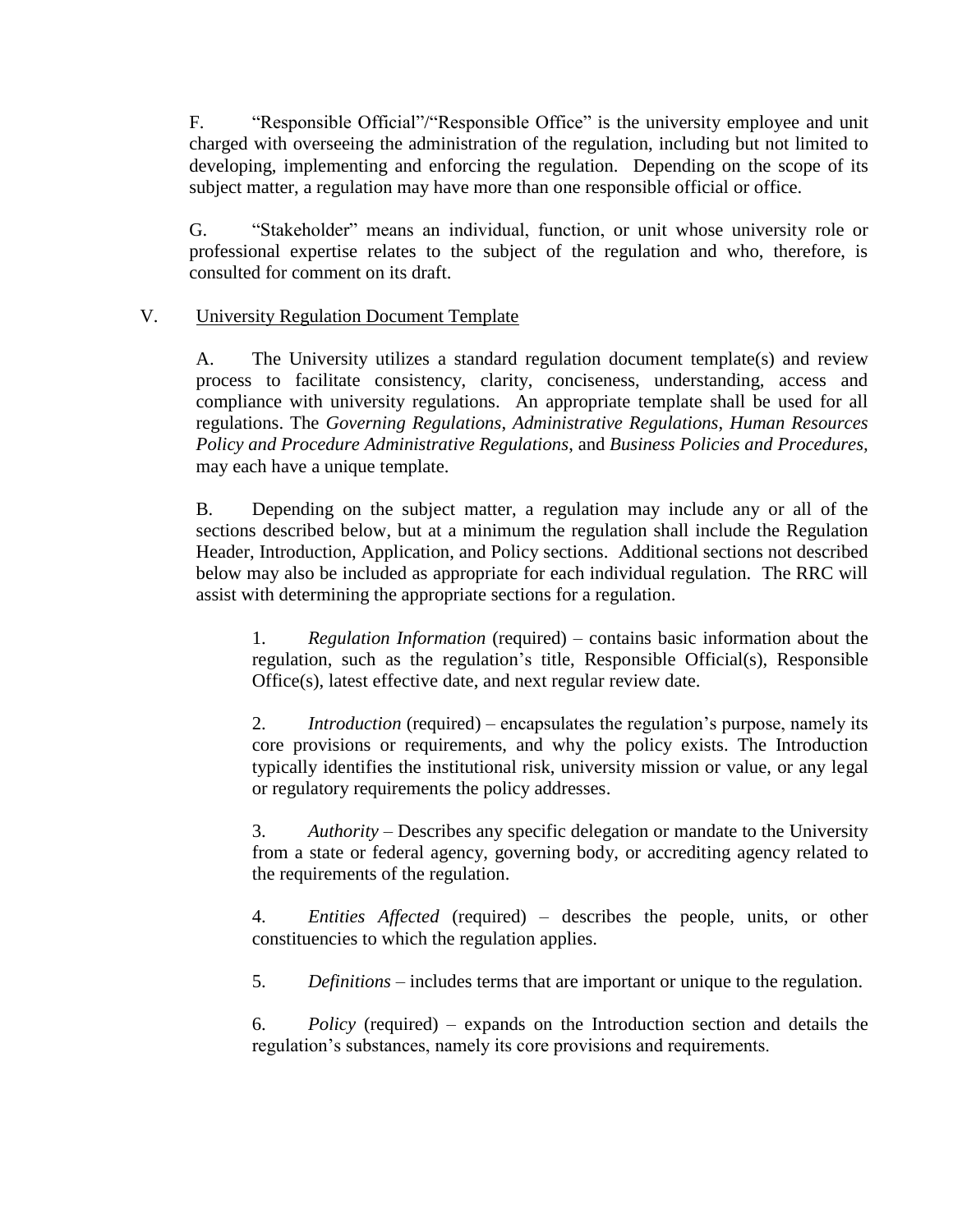7. *Responsibilities* – describes the people or units affected by the regulation and their responsibilities in implementing the regulation.

8. *Committee* – the Committee section describes the Committee's role, responsibilities, and composition.

9. *Procedures –* describes the minimum actions required to fulfill the regulations requirements. This section should not include details such as the responsible office's protocols, nor actions that are optional or only desirable,

10. *Reporting requirements –* describes any required regular reports related to the subject of the regulation and the University official or external agency to which the report must be provided.

11. *Exceptions* – describes when exceptions are allowed, the process by which the exceptions are granted, and the University official who is authorized to grant an exception.

12. *Appendix* – describes any supplemental documents attached to the regulation, such as a flowchart or a required form.

13. *References* (required) – provides citations to any sources of authority for the regulation (e.g. State or Federal Law, the *Governing Regulations, Minutes of the Board of Trustees,* an external accreditation agency, etc.)

## VI. Regulations Review Committee (RRC)

## A. RRC Membership

1. The RRC is appointed by the President and comprised of representatives from the major units within Office of the Provost, each of the Executive Vice Presidential areas, the Office of General Counsel, University Senate, and the Staff Senate. In order to achieve appropriate University-wide representation, the President may also appoint additional faculty and staff employees.

2. The chair shall be designated by the President.

3. The Committee members normally shall have staggered, three-year appointments, and members may be reappointed for consecutive terms.

## B. RRC Responsibilities

The RRC serves as an advisory group to the President, the Provost, and the executive vice presidents by making recommendations on new and existing regulations. The RRC's responsibilities include: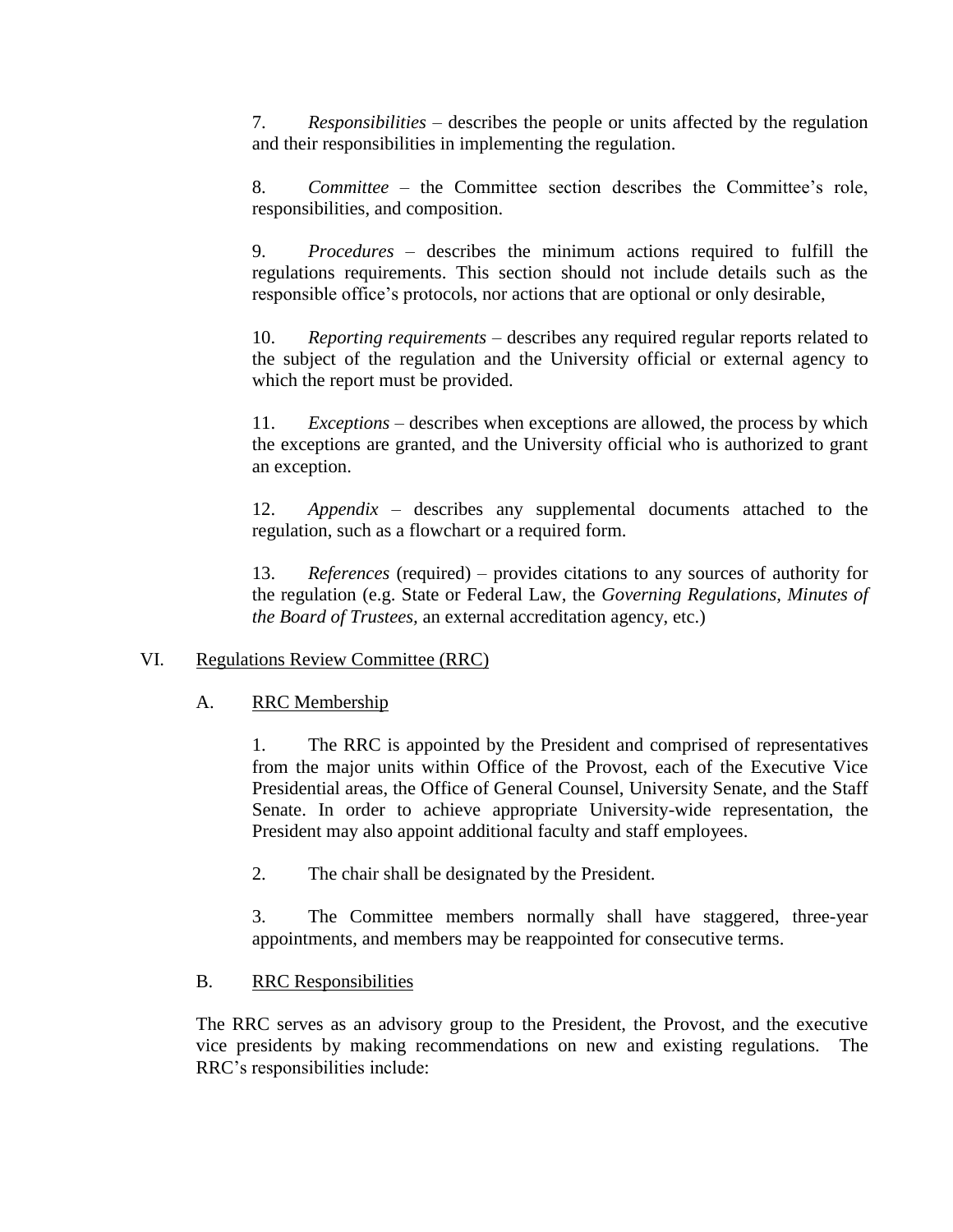1. Reviewing new and existing regulations for practicality, clarity, and adequacy of the document for the University's operations;

2. Establishing and maintaining the official regulation template(s);

3. Ensuring consistency in the format and presentation of regulations;

4. Working with the Responsible Official, or designee, and the Responsible Office assigned for each regulation;

5. Eliminating conflicts between University regulations to the extent possible;

6. Ensuring consistency with laws or other external requirements, as well as consistency with the University's mission, vision, and values; and

7. Establishing a calendar for regular review of all regulations (regular review is recommended to occur every five (5) years).

The RRC also may, at the request of a responsible official, assist with the formulation of unit-level policies.

# VII. Responsibilities

# A. Responsible Official

The Provost, or the appropriate executive vice president or vice president, shall assign a Responsible Official and a Responsible Office to all existing regulations within their area of operations and to any proposed new regulations. If no Responsible Official is assigned, the Provost or executive vice president for that area of operations is deemed to be the Responsible Official. The Responsible Official's responsibilities include:

1. Identifying the need for and purpose of a regulation in relation to a responsibility that falls under his/her jurisdiction;

2. Designating a responsible office to develop or administer the regulation;

3. Determining the extent that stakeholder comments on drafts of the regulation should be incorporated;

4. Approving the draft of the regulation to be presented to stakeholders and the university community for review and comment;

5. Approving the final draft of the regulation before it is presented to the Board of Trustees or the President for final approval;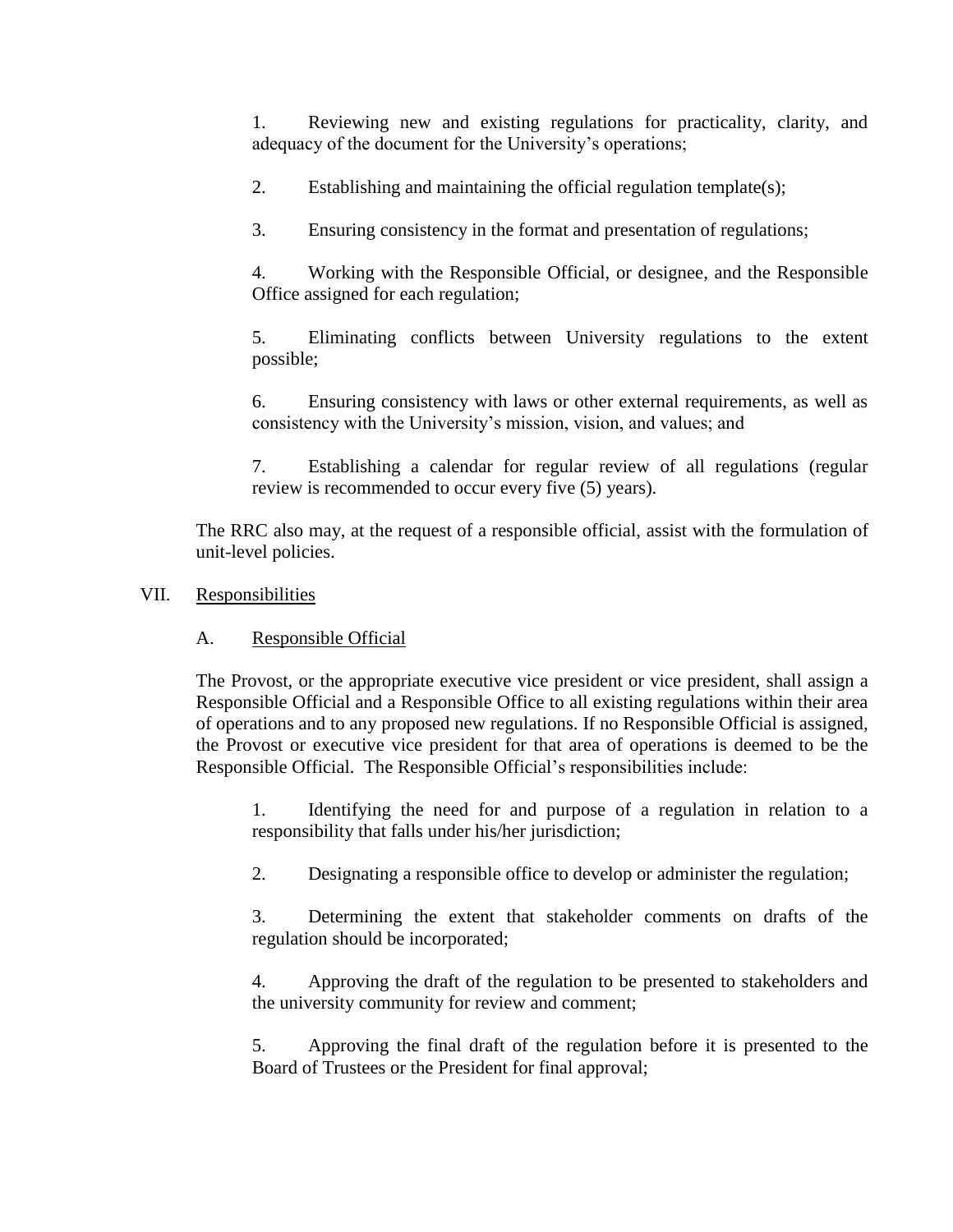6. Communicating with and training appropriate areas or individuals regarding the regulation's requirements; and

7. Assisting the responsible office in establishing any support systems necessary to achieve ongoing compliance.

## B. Responsible Office

The Responsible Office's responsibilities include:

1. Identifying the need for new or revised regulation within that area of operations;

2. Upon request of the Responsible Official, developing new regulations or revisions to existing regulations;

3. Working with the RRC and the Office of Legal Counsel to put regulations through the review cycle;

4. Seeking and considering stakeholder input;

5. Communicating with and training appropriate members of the university community regarding the regulation's requirement; and

6. Establishing and implementing any new support systems or processes needed to achieve University compliance with new or substantially revised regulations;

# C. Stakeholders

Upon request of the Responsible Official, Responsible Office, RRC, or Office of Legal Counsel, stakeholders are responsible for commenting on draft new and proposed regulations in relation to the likely impact on members of the University Community.

## D. Office of Legal Counsel

The Office of Legal Counsel's responsibilities include:

1. Steering regulations through the drafting, review, and revision processes, and generally guiding the Responsible Officials and Responsible Office through the regulation development process;

2. Providing administrative and legal support for the RRC, and arranging and chairing the RRC meetings;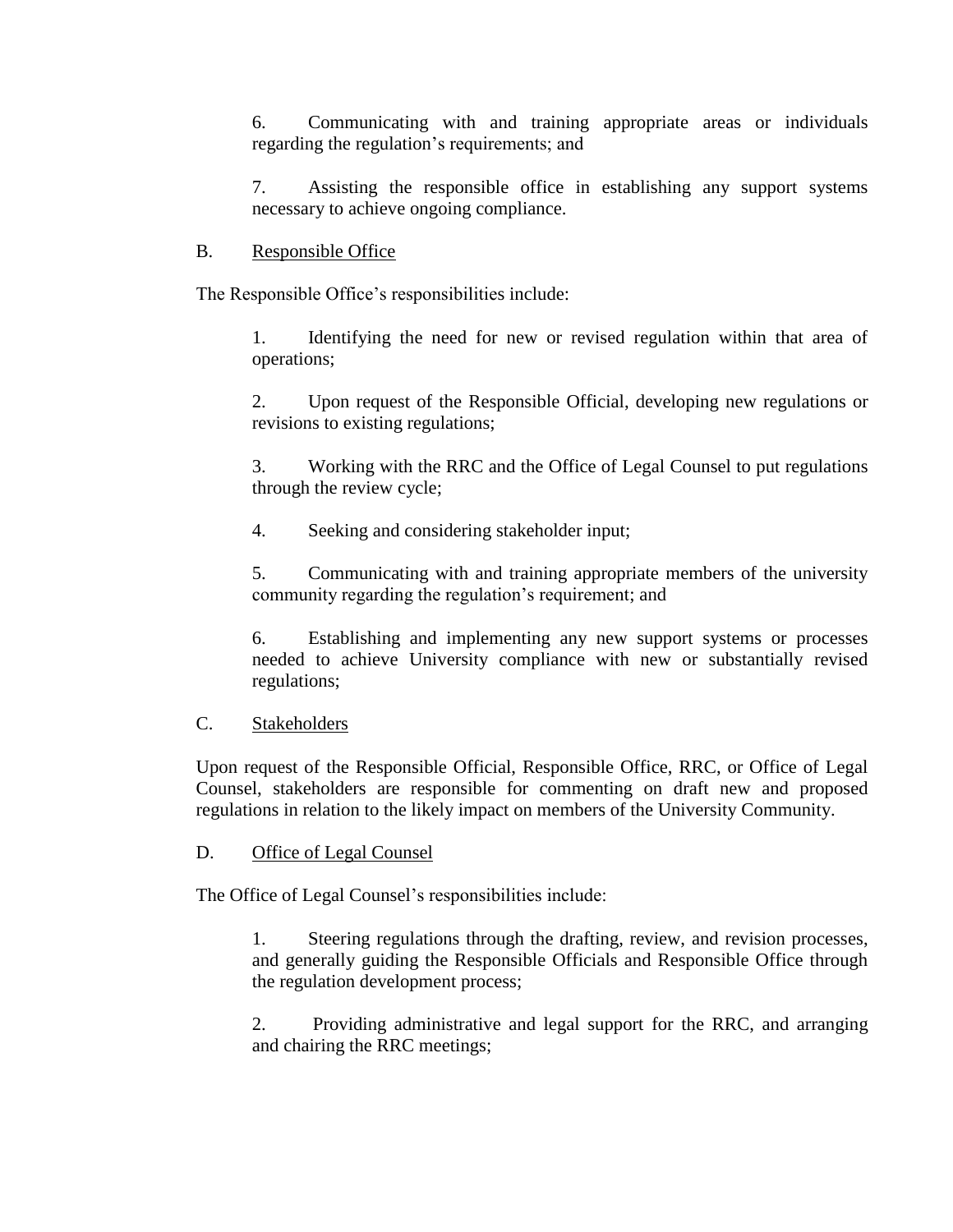3. Providing the structure, formatting, expression, and other editorial aspects of regulations to assure clarity and coherence, including controlling the templates and draft documents;

4. Ensuring the appropriate stakeholders are provided an opportunity to comment on the regulation;

5. Seeking final approval by the Board of Trustees or President or designee;

6. Assisting the Office of the President in issuing the university-wide announcement to promulgate or, where appropriate, withdraw a university policy; and

7. Maintaining a central repository of the official University regulation documents, and the University's regulations website.

## VIII. Procedures and Approval Processes\*

\* **Note:** There are some regulations that predate this policy, and so, as yet, have not been through the entire process outlined herein. They remain official university policies and, in time, are expected to complete this process.

- A. Administrative Regulations
	- 1. Minor Updates

On an as-needed basis, a responsible official may request that the RRC make routine changes (such as new contact names, position titles, and email or Web addresses) to an existing regulation. Such changes do not require vetting or final approval of the President. The Office of Legal Counsel will record the details and dates of changes.

## 2. Substantive Revisions and New Regulations

(a) Proposals for new regulations or changes to existing regulations shall be sent to the Provost or appropriate executive vice president or vice president. Once the Provost, executive vice president, or vice president approves the proposal, he or she will appoint a Responsible Official and a Responsible Office for the regulation and forward the regulation to the RRC for review. Additionally, the RRC shall initiate its own review of existing regulations based on its regular regulations review schedule.

(b) The RRC shall review the regulation in accordance with section VI.B. of this regulation.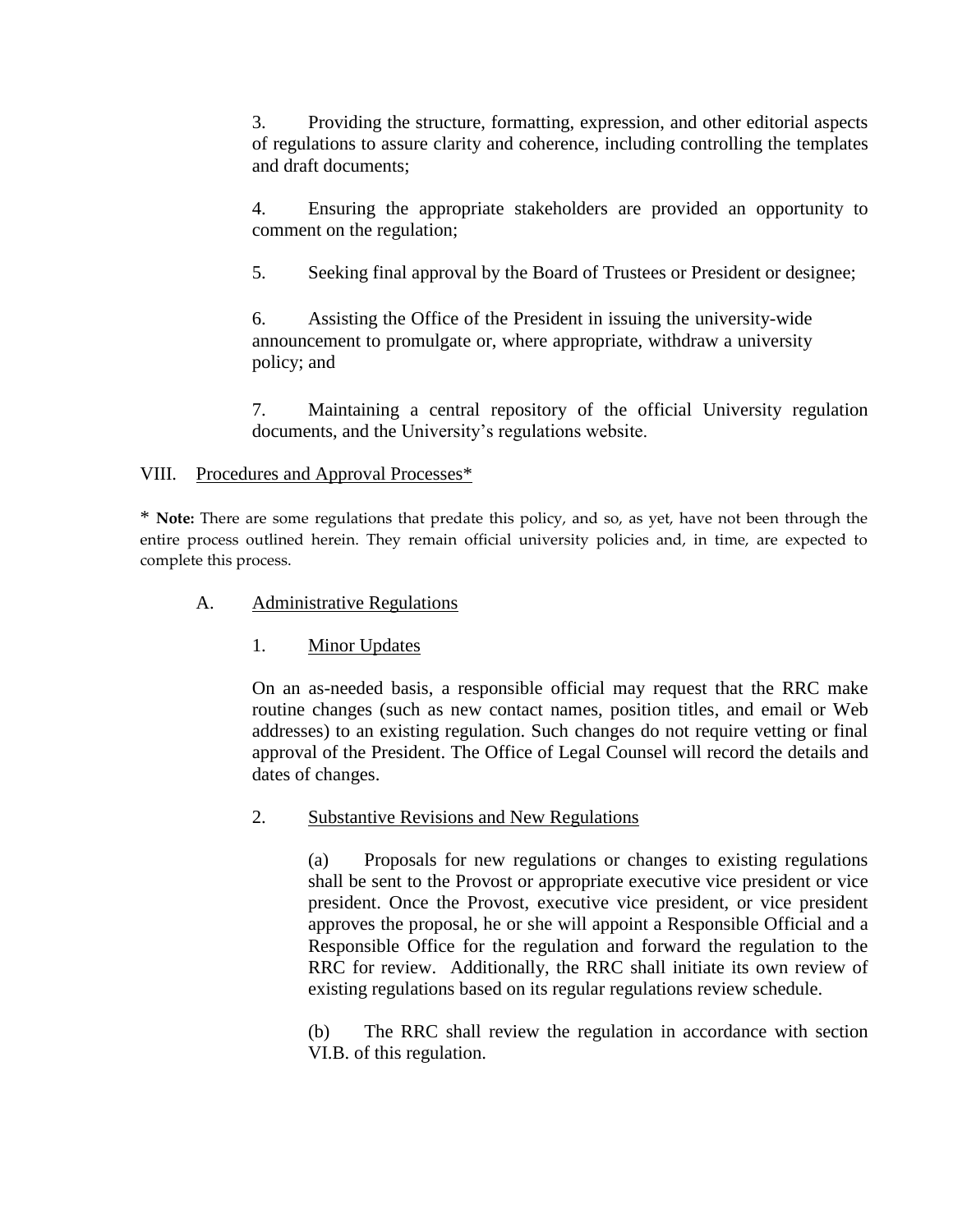(c) The Office of Legal Counsel shall seek comments from appropriate stakeholders. The RRC shall return the regulation and any comments to the Responsible Official and Responsible Office for final review. The Responsible Official will determine the extent to which comments and proposed edits will be incorporated.

(d) The Office of Legal Counsel shall seek final approval for the regulation from the Board of Trustees or the President, or designee. Revisions to existing regulations shall be presented showing tracked changes, unless these changes are so substantial as to make this impractical. In this event, the existing regulation shall be shown along with the revised regulation.

(e) The Responsible Official, Responsible Office, new effective date, and date of next review shall be recorded in the Header section of the regulation's header.

(f) The Office of Legal Counsel, in coordination with the Office of Public Relations, is responsible for assisting the Office of the President in announcing new, substantially revised, or withdrawn regulations to the University Community.

(g) The Office of Legal Counsel is responsible for posting the regulation to the Regulations website, and maintaining the official, approved document.

(h) The Responsible Official and Responsible Office are responsible for disseminating and implementing the regulation in the affected areas.

### 3. Withdrawing a Regulation

A responsible official may deem it appropriate to withdraw an existing regulation or consolidate it with another regulation. In such a case, the responsible official will inform the RRC of this intent and the reason. The Board of Trustees or the President shall approve the action and issue an announcement of the withdrawn or consolidated policy. The responsible official will deliver any additional communication to appropriate stakeholders.

### 4. Interim Regulations

(a) When a new regulation or substantial revision to a regulation is needed within a time-period that does not allow for complete drafting and review of the policy document as outlined in this regulation, the responsible official may request the RRC review a regulation and seek approval from the President on an interim basis.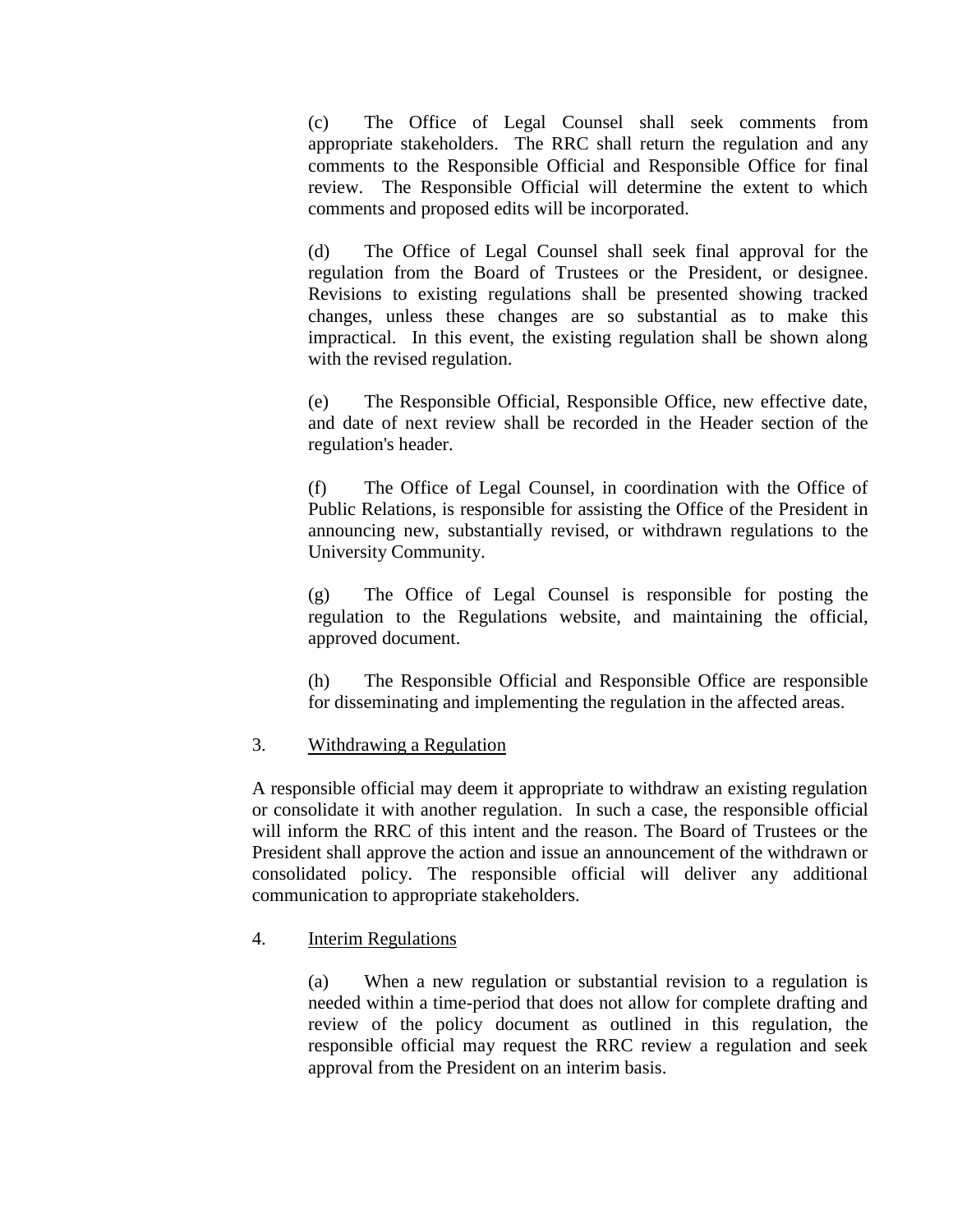(b) Interim regulations are effective for up to six months. Extensions beyond this period may be approved by the President in additional sixmonth increments.

(c) In order to become a standard University regulation and be included in the regular regulations review cycle, the interim regulation must complete the process outlined in section VIII.A of this regulation, preferably within one year of the issuance of the interim regulation.

## 5. Posting Regulations

(a) The University maintains the repository of current *Governing Regulations* and *Administrative Regulations* at: www.uky.edu/Regs. Human Resources maintains the current *Human Resources Policy and Procedure Administrative Regulations* at www.uky.edu/HR/policies/. The Executive Vice President for Finance and Administration maintains the current *Business Policies and Procedures* at www.uky.edu/EVPFA/Controller/BPM.htm.

(b) Any unit-level web pages that incorporates or refers to any Universitywide regulation shall link directly to the site listed above and shall not post their own versions.

(c) Printed versions of regulations may be included in the student handbook, faculty handbook, staff handbook, announcements and other publications, but shall include a disclaimer that the official University regulations website www.uky.edu/Regs should be consulted for the latest version.

## 6. Regulation Templates

The Regulation document templates are found at: [www.uky.edu/regs/template](http://www.uky.edu/regs/template) (add real link).

## IX. Appendix

Appendix "A" illustrates the University's regulation development process.

## X. References

KRS 164.200 *Governing Regulation, Part II Governing Regulation, Part XIII*